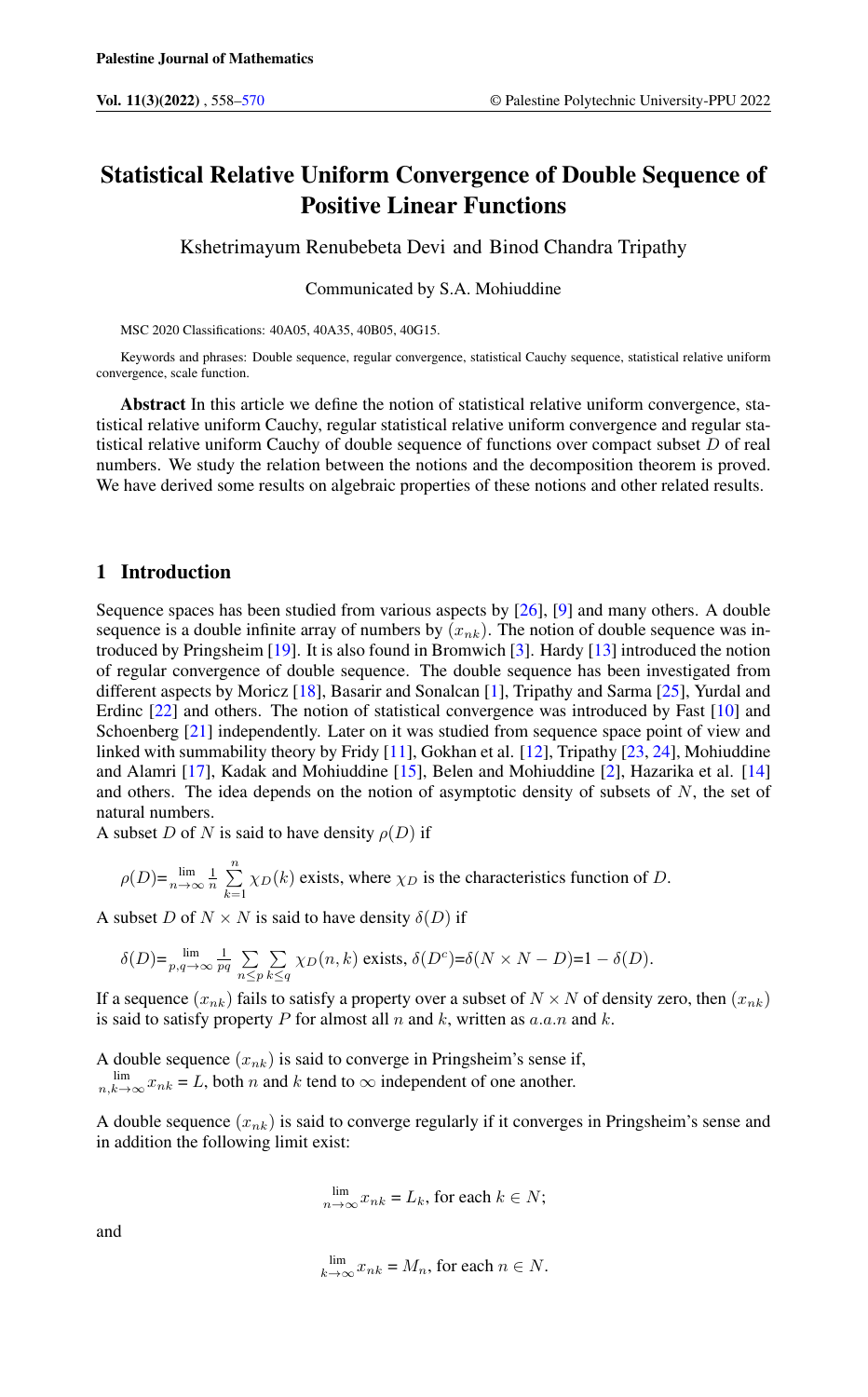The notion of uniform convergence of sequence of functions relative to scale function was given by E. H. Moore. Chittenden [\[4\]](#page-11-20) gave a formulation of the definition given by Moore as follows:

**Definition 1.1.** A sequence  $(f_n)$  of real, single-valued functions  $f_n$  of a real variable x, ranging over a compact subset  $D$  of real numbers, converges relatively uniformly on  $D$ , in case there exist functions g and  $\sigma$ , defined on D, and for every  $\varepsilon > 0$ , there exists an integer  $n_o$  (dependent on  $\varepsilon$ ) such that for every  $n \geq n_o$ ,

the inequality  $| g(x) - f_n(x) | < \varepsilon | \sigma(x) |$ , holds for every element x of D.

The function  $\sigma$  of the above definition is called a scale function. The sequence  $(f_n)$  is said to converge uniformly relative to the scale function  $\sigma$ .

The notion was further studied by [\[5\]](#page-11-21) [\[6\]](#page-11-22) [\[7\]](#page-11-23) [\[8\]](#page-11-24) [\[16\]](#page-11-25) [\[20\]](#page-11-26) and many others.

## 2 Preliminaries and definitions

In this section we procure some existing definitions, also introduce some new notions. Also some basic properties have been listed as results.

**Definition 2.1.** A double sequence of functions  $(f_{nk})$  is said to be statistically uniformly convergent to  $f(x)$  on a compact subset D, if for every  $\varepsilon > 0$ ,

 $\lim_{p,q\to\infty} \frac{1}{pq} | \{ n \leq p ; k \leq q : | f_{nk}(x) - f(x) | \geq \varepsilon \} | = 0$ , for all  $x \in D$ .

i.e., for all  $x \in D$ ,  $|f_{nk}(x) - f(x)| < \varepsilon$ , for a.a.n and k. Symbolically, we write  $f_{nk} \rightarrow f(stat)$  uniformly on D.

**Definition 2.2.** A double sequence of functions  $(f_{nk})$  defined on a compact subset D of real numbers converges statistically relatively uniformly in Pringsheim's sense to a limit function  $f(x)$ , if there exists a scale function  $\sigma(x)$  such that for every  $\varepsilon > 0$ ,

$$
\lim_{p,q\to\infty}\frac{1}{pq}\mid\{n\leq p; k\leq q\mid f_{nk}(x)-f(x)\mid\geq \varepsilon\mid\sigma(x)\mid\}\mid, \text{for all }x\in D.
$$

i.e., for all  $x \in D$ ,  $|f_{nk}(x) - f(x)| < \varepsilon | \sigma(x) |$ , a.a.n and k.

It is denoted by  $f_{nk} \to f(stat)$  relative uniformly on D.

**Remark 2.1.** When  $f = \theta$ , the zero function, we get the definition of statistical relative uniform null from the Definition 2.2.

**Lemma 2.1.** A double sequence of functions  $(f_{nk}(x))$ , is statistically uniformly convergent on D *implies that*  $(f_{nk}(x))$  *is statistically relatively uniformly convergent on* D *with respect to a scale function*  $\sigma(x)$  *but the converse is not necessarily true.* 

**Proof.** First part of the statement is obvious, since the scale function is a constant function on D. The converse part follows from the example given below.

**Example 2.1.** Let  $0 < a < 1$  be a real number and  $D = [a, 1]$ . Consider the sequence of real valued functions  $(f_{nk}(x)), f_{nk}: [a, 1] \to R$ , for all  $n, k \in N$ , defined on D by

$$
f_{nk}(x) = \begin{cases} x, & \text{for } n = k = i^2, i \in N; \\ 0 & \text{otherwise.} \end{cases}
$$

Then, we find that  $(f_{nk}(x))$  is statistically relative uniform convergent on [a, 1] w.r.t. the scale function

$$
\sigma(x) = \frac{1}{x}, \text{ for all } x \in [a, 1].
$$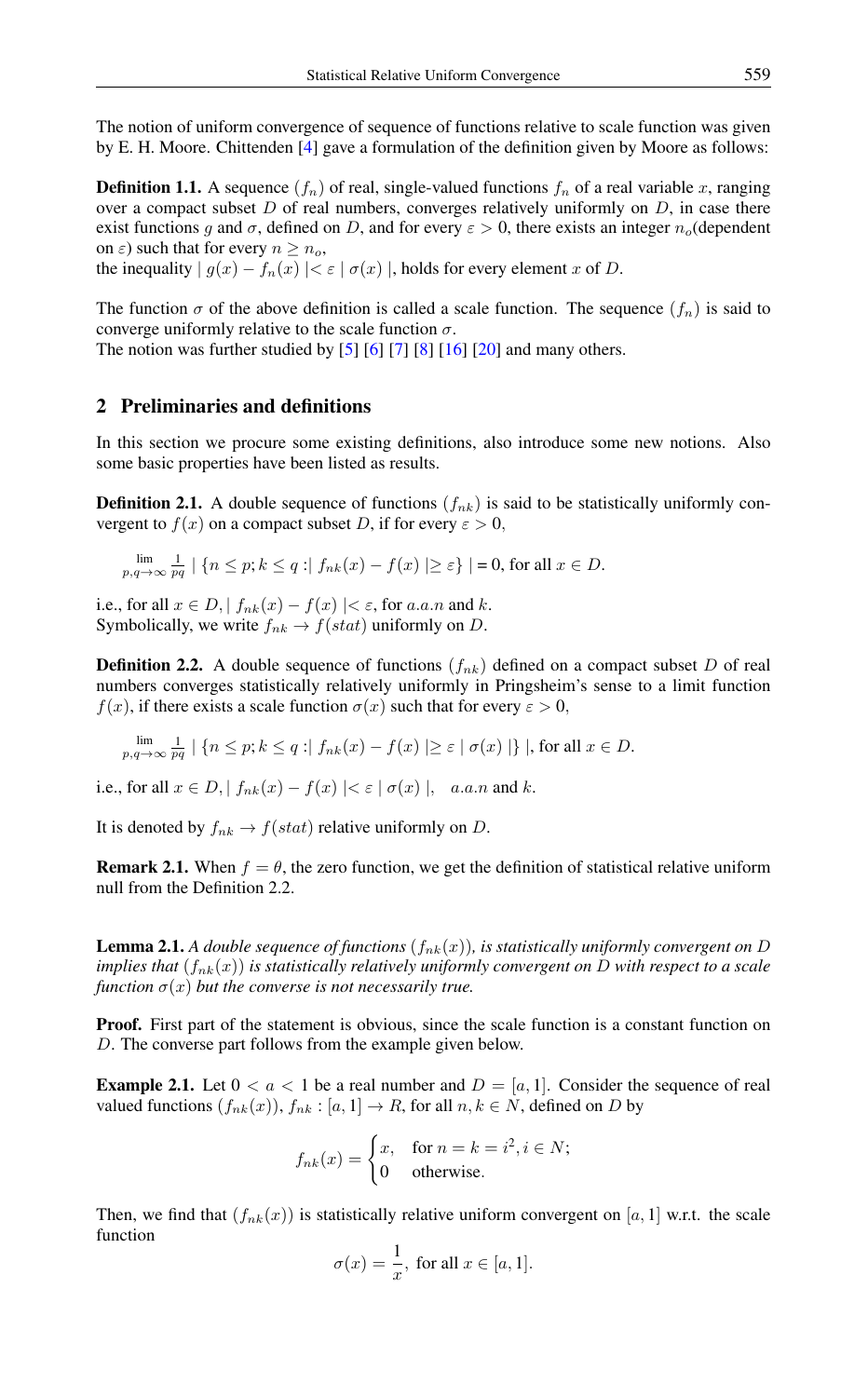However, the function  $(f_{nk}(x))$  is not statistically uniformly convergent on the interval [a, 1].

Based on the above definitions, we state some relation between statistical uniform convergence and statistical relative uniform convergence of double sequence of functions without proof.

Result 2.1. Statistical uniform convergence of double sequence of functions relative to constant scale function different from zero is equivalent to statistical uniform convergence of double sequence of functions.

**Result 2.2.** Statistical uniform convergence of double sequence of functions relative to  $\sigma$  implies statistical uniform convergence relative to every function  $\tau$  such that  $|\tau(x)| \geq |\sigma(x)|$ , for all  $x \in D$ .

Result 2.3. Statistical uniform convergence of double sequence of functions relative to a scale function  $\sigma$  such that  $A \leq \vert \sigma \vert \leq B$ , where A and B are positive implies statistical uniform convergence of double sequence of functions.

Result 2.4. If a double sequence of functions is not statistically uniformly convergent but converges statistically relatively uniformly to a scale function  $\sigma$ , then the scale function is not bounded.

**Result 2.5.** If  $\sigma$  is bounded from zero and infinity, then the statistical relative uniform convergence is equivalent to statistical uniform convergence of double sequence of functions.

**Definition 2.3.** A double sequence of functions  $(f_{nk})$  is said to be statistically relatively uniformly Cauchy on a compact subset D of real numbers, for every  $\varepsilon > 0$ , there exist  $s = s(\varepsilon)$ ,  $t =$  $t(\varepsilon)$  and function  $\sigma(x)$  defined on D such that

$$
\lim_{p,q \to \infty} \frac{1}{pq} | \{ n \le p; k \le q : | f_{nk}(x) - f_{st}(x) | \ge \varepsilon | \sigma(x) | \} | = 0.
$$
  
i.e., 
$$
| f_{nk}(x) - f_{st}(x) | \le \varepsilon | \sigma(x) |, a.a.n \text{ and } k.
$$

**Definition 2.4.** A double sequence of functions  $(f_{nk})$  is said to be regularly statistically relatively uniformly convergent on a compact subset D, if there exist functions  $g(x)$ ,  $g_k(x)$ ,  $f_n(x)$ ,  $\sigma(x)$ ,  $\xi_n(x)$ and  $\eta_k(x)$  such that, for every  $\varepsilon > 0$  and for all  $x \in D$ ,

$$
\lim_{p,q \to \infty} \frac{1}{pq} \mid \{n \le p; k \le q : |f_{nk}(x) - g(x)| \ge \varepsilon \mid \sigma(x) \mid\} \mid = 0, \text{ for all } n, k \in N;
$$
\n
$$
\lim_{q \to \infty} \frac{1}{q} \mid \{k \le q : |f_{nk}(x) - f_n(x)| \ge \varepsilon \mid \xi_n(x) \mid\} \mid = 0, \text{ for each } n \in N;
$$
\n
$$
\lim_{p \to \infty} \frac{1}{p} \mid \{n \le p : |f_{nk}(x) - g_k(x)| \ge \varepsilon \mid \eta_k(x) \mid\} \mid = 0, \text{ for each } k \in N.
$$

**Remark 2.2.** When  $g = g_k = f_n = \theta$ , the zero function, we get the definition of regular null statistical relative uniform from the Definition 2.4.

**Definition 2.5.** A double sequence of functions  $(f_{nk})$  defined on a compact subset D is said to be regularly statistically relatively uniformly Cauchy, if for every  $\varepsilon > 0$ , there exist integers  $s = s(\varepsilon)$ ,  $t = t(\varepsilon)$  and scale functions  $\sigma(x)$ ,  $\xi_n(x)$ ,  $\eta_k(x)$  defined on D such that for all  $x \in D$ ,

$$
| f_{nk}(x) - f_{st}(x) | \le \varepsilon | \sigma(x) |, a.a.n \text{ and } k \text{, for all } n, k \in N;
$$
  

$$
| f_{nk}(x) - f_{nt}(x) | \le \varepsilon | \xi_n(x) |, a.a.k, \text{ for each } n \in N;
$$
  

$$
| f_{nk}(x) - f_{sk}(x) | \le \varepsilon | \eta_k(x) |, a.a.n, \text{ for each } k \in N.
$$

**Lemma 2.2.** A double sequence of functions  $(f_{nk}(x))$  is statistically regularly relatively uni-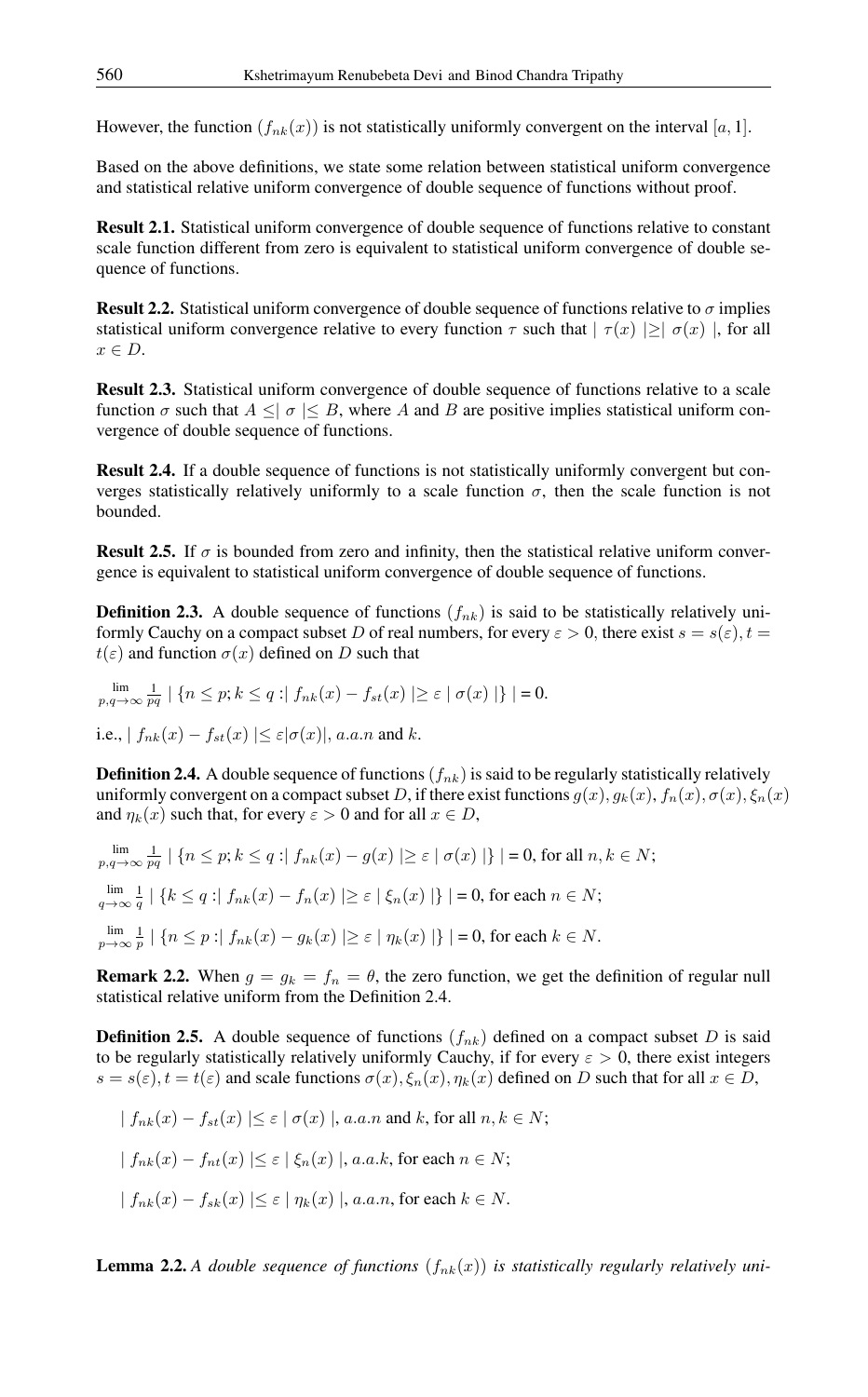*formly convergent on* D *implies that it is statistically relative uniform convergent on* D *but not necessarily conversely.*

The converse part follows from the following example.

**Example 2.2.** Let  $0 < a < 1$  be a real number and  $D = [a, 1]$ . Consider the sequence of real valued functions  $(f_{nk}(x)), f_{nk} : [a, 1] \to R$ , for all  $n, k \in N$ , defined on D by

$$
f_{nk}(x) = \begin{cases} x, & \text{for } n = 1 \text{ and } k \text{ is odd, } k \in N; \\ 0 & \text{otherwise.} \end{cases}
$$

 $(f_{nk}(x))$  is statistically relatively uniformly convergent on [a, 1] with respect to the scale function

$$
\sigma(x) = \frac{1}{x}, \text{ for all } x \in [a, 1].
$$

However, one cannot get a scale function that makes first row of  $(f_{nk}(x))$  convergent.

Hence,  $(f_{nk}(x))$  is not regularly statistically relatively uniformly convergent.

**Definition 2.6.** A double sequence of functions  $(f_{nk})$  is said to be strong double r- Cesaro summable to  $f(x)$  if

 $\lim_{pq \to \infty} \frac{1}{pq} \sum_{n=1}^{p}$  $n=1$  $\sum_{i=1}^{q}$  $\sum_{k=1}^{\infty} | f_{nk}(x) - f(x) |^{r} = 0.$ 

If  $r = 1$ , then, the above expression reduces to  $\lim_{pq \to \infty} \frac{1}{pq} \sum_{n=1}^{p}$  $n=1$  $\sum_{i=1}^{q}$  $\sum_{k=1} | f_{nk}(x) - f(x) | = 0.$ 

**Definition 2.7.** A double sequence of functions  $(f_{nk}(x))$  is said to be statistical regular relative bounded, if there exist positive real number M and scale functions  $\sigma(x)$ ,  $\xi_n(x)$ ,  $\eta_k(x)$  such that

$$
\lim_{p,q \to \infty} \frac{1}{pq} \mid \{n \le p; k \le q : \mid f_{nk}(x) \mid > M \mid \sigma(x) \mid\} \mid = 0;
$$
\n
$$
\lim_{q \to \infty} \frac{1}{q} \mid \{k \le q; \text{ for each } n \in N : \mid f_{nk}(x) \mid > M \mid \xi_n(x) \mid\} \mid = 0;
$$
\n
$$
\lim_{p \to \infty} \frac{1}{p} \mid \{n \le p; \text{ for each } k \in N : \mid f_{nk}(x) \mid > M \mid \eta_k(x) \mid\} \mid = 0.
$$

The above equations hold for every  $x \in D$ .

## 3 Main results

In this section we establish the results of this article.

**Theorem 3.1.** A double sequence of functions  $(f_{nk})$ , defined on a compact domain D, converges *statistically relatively uniformly on* D *if and only if it is statistically relatively uniformly Cauchy.*

**Proof.** Let  $(f_{nk})$  be statistically relatively uniformly convergent on a compact subset D of real numbers. Then, there exists a scale function  $\sigma(x)$  such that for every  $\varepsilon > 0$  and for all  $x \in D$ ,

$$
\lim_{p,q \to \infty} \frac{1}{pq} |\{n \le p; k \le q : | f_{nk}(x) - f_{st}(x) | \ge \frac{\varepsilon}{2} | \sigma(x) | \}| = 0.
$$
\n
$$
| f_{nk}(x) - f(x) | < \frac{\varepsilon}{2}, \text{ a.a.n and } k.
$$
\n
$$
| f_{st}(x) - f(x) | < \frac{\varepsilon}{2}, \text{ a.a.s and } t.
$$
\n
$$
| f_{nk}(x) - f_{st}(x) | = | f_{nk}(x) - f(x) + f(x) - f_{st}(x) |
$$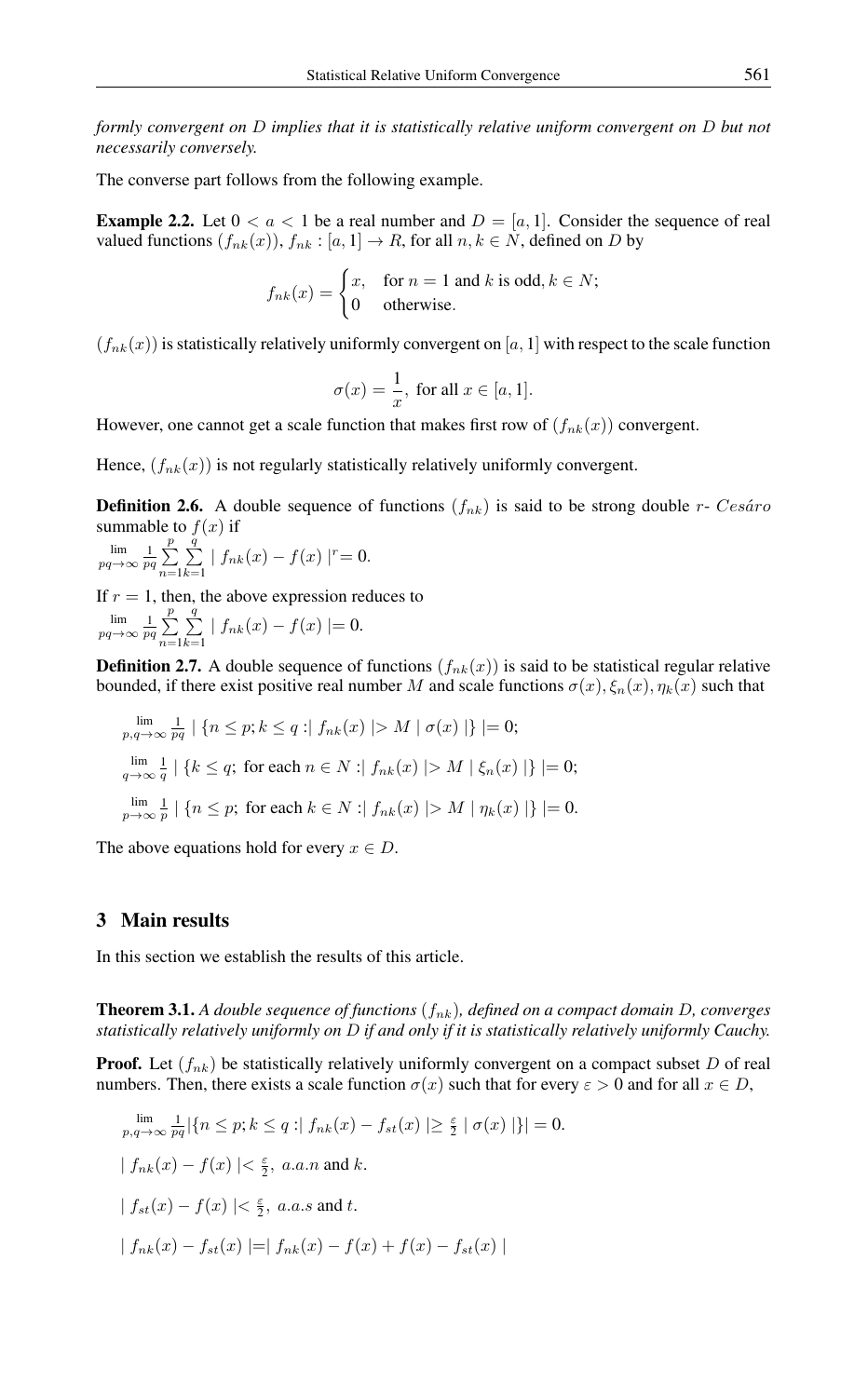$$
\leq | f_{nk}(x) - f(x) | + | f(x) - f_{st}(x) |
$$
  

$$
< \frac{\varepsilon}{2} | \sigma(x) | + \frac{\varepsilon}{2} | \sigma(x) |, a.a.n \text{ and } k
$$
  

$$
< \varepsilon | \sigma(x) |, a.a.n \text{ and } k.
$$

i.e.,  $\lim_{p,q \to \infty} \frac{1}{pq} |\{n \leq p; k \leq q : |f_{nk}(x) - f_{st}(x)| \geq \varepsilon \mid \sigma(x) | \}| = 0$ , for all  $x \in D$ .

Hence,  $(f_{nk})$  is statistically relatively uniformly Cauchy.

Conversely, Let  $(f_{nk})$  be statistically relatively uniformly Cauchy on a compact subset D of real numbers. Then, for every  $\varepsilon > 0$ , there exist integers

 $s = s(\varepsilon)$ ,  $t = t(\varepsilon)$  and function  $\sigma(x)$  defined on D such that,

$$
\lim_{p,\,q\,\to\,\infty}\frac{1}{pq}|\{n\leq p; k\leq q\,:\mid f_{nk}(x)-f_{st}(x)\mid\geq \varepsilon\mid\sigma(x)\mid\}|=0,\text{ for all }x\in D.
$$

$$
|f_{nk}(x) - f_{st}(x)| \le \varepsilon, a.a.n \text{ and } k, \text{ for all } x \in D.
$$
 (3.1)

Since,  $(f_{nk})$  is statistically relatively uniformly Cauchy for single sequences (row wise and column wise respectively) and Cauchy implies convergent, we have,

$$
|f_{nk}(x) - f_n(x)| < \frac{\varepsilon}{2} \mid \sigma(x) \mid, \ a.a.k, \text{ for all } x \in D. \tag{3.2}
$$

$$
|f_{nk}(x) - g_k(x)| < \frac{\varepsilon}{2} \mid \sigma(x) \mid, \ a.a.n, \text{ for all } x \in D. \tag{3.3}
$$

By equation  $(3.1)$ , the scale function will be same for both  $(3.2)$  and  $(3.3)$ . We have from (3.2),

$$
| f_k(x) - f_n(x) | < \varepsilon | \sigma(x) |, \ a.a.n, \text{ for all } x \in D.
$$

This implies  $(f_n)$  is statistical relatively uniformly Cauchy w.r.t. scale function  $\sigma(x)$ . Every Cauchy sequence of real or complex number is convergent. Thus, there exists a function  $f(x)$  such that for every  $\varepsilon > 0$  and for all  $x \in D$ ,

$$
|f_n(x) - f(x)| < \frac{\varepsilon}{2} |\sigma(x)|, \ a.a.n.
$$

Hence,

$$
| f_{nk}(x) - f(x) | = | f_{nk}(x) - f_n(x) + f_n(x) - f(x) |
$$
  
\n
$$
\leq | f_{nk}(x) - f_n(x) | + | f_n(x) - f(x) |
$$
  
\n
$$
< \frac{\varepsilon}{2} | \sigma(x) | + \frac{\varepsilon}{2} | \sigma(x) |, \quad a.a.n \text{ and } k, \text{ for all } x \in D.
$$

$$
|f_{nk}(x) - f(x)| < \varepsilon \mid \sigma(x) \mid, \ a.a.n \text{ and } k, \text{ for all } x \in D. \tag{3.4}
$$

Similarly, we can show that  $(g_k)$  is a statistical relative uniform Cauchy w.r.t. scale function  $\sigma(x)$ . Then, there exists a function  $g(x)$  on D such that for all  $x \in D$ ,

$$
| g_k(x) - g(x) | < \frac{\varepsilon}{2} |\sigma(x)|, \ a.a.k.
$$

Hence,

$$
| f_{nk}(x) - g(x) | = | f_{nk}(x) - g_k(x) + g_k(x) - g(x) |
$$
  
\n
$$
\leq | f_{nk}(x) - g_k(x) | + | g_k(x) - g(x) |
$$
  
\n
$$
< \frac{\varepsilon}{2} | \sigma(x) | + \frac{\varepsilon}{2} | \sigma(x) |, a.a.n \text{ and } k, \text{ for all } x \in D
$$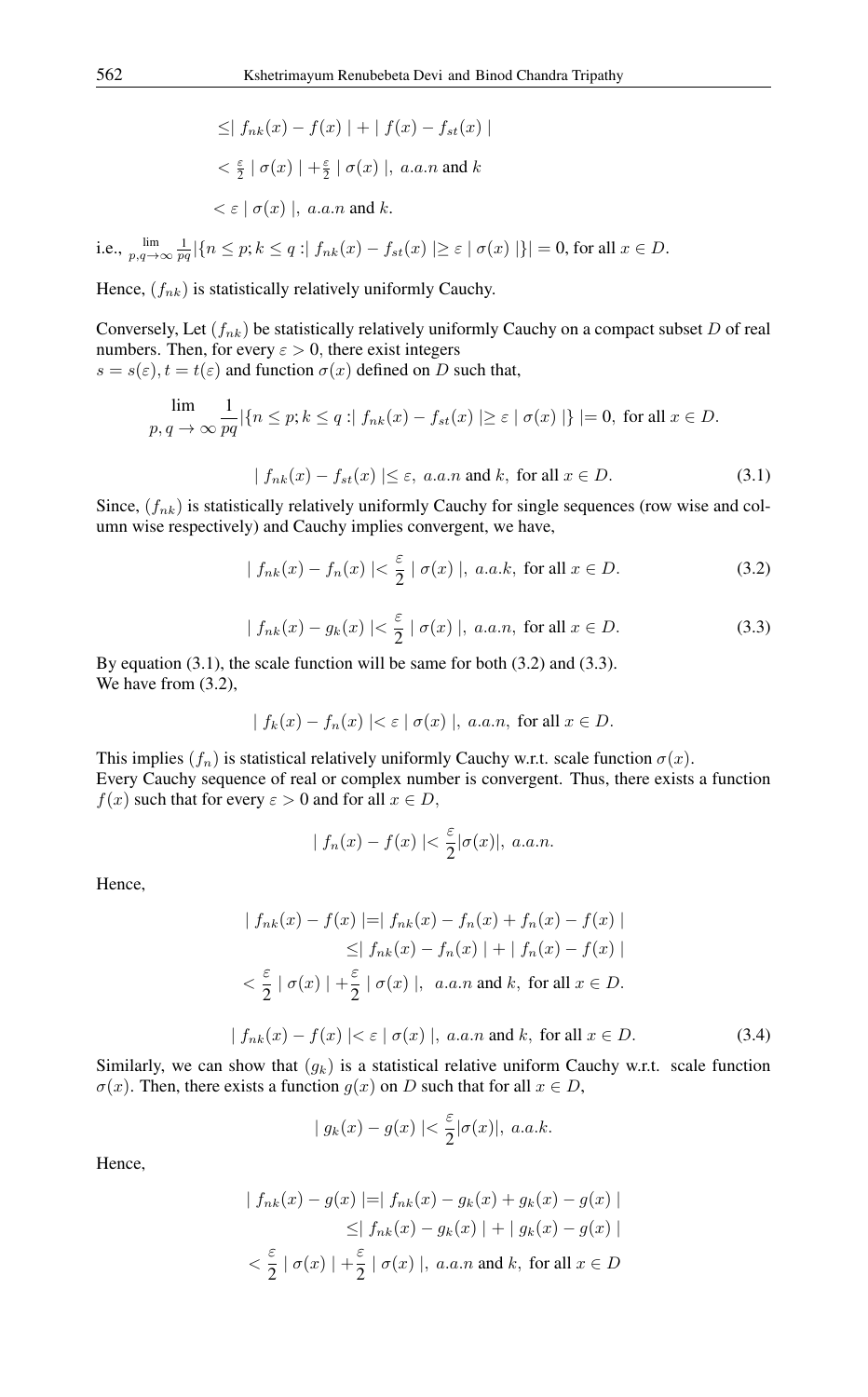$$
|f_{nk}(x) - g(x)| < \varepsilon \mid \sigma(x) \mid, \ a.a.n \text{ and } k, \text{ for all } x \in D. \tag{3.5}
$$

From equation (3.4) and (3.5), we get  $(f_{nk}(x))$  converges statistically relatively uniformly for a.a.n and k, for all  $x \in D$ .

Next, for  $a.a.n$  and  $k$  we have,

$$
| f(x) - g(x) | = | f(x) - f_n(x) + f_n(x) - f_{nk}(x) + f_{nk}(x) - g_k(x) + g_k(x) - g(x) |
$$
  
\n
$$
\leq | f(x) - f_n(x) | + | f_n(x) - f_{nk}(x) |
$$
  
\n
$$
+ | f_{nk}(x) - g_k(x) | + | g_k(x) - g(x) |
$$
  
\n
$$
< \frac{\varepsilon}{2} | \sigma(x) | + \frac{\varepsilon}{2} | \sigma(x) | + \frac{\varepsilon}{2} | \sigma(x) | + \frac{\varepsilon}{2} | \sigma(x) |,
$$
  
\n
$$
< 2\varepsilon | \sigma(x) |.
$$

This implies that  $f(x) = g(x)$ , for all  $x \in D$ , relative to scale function  $\sigma(x)$ .

**Theorem 3.2.** A double sequence of function  $(f_{nk})$  defined on a compact domain D, converges *regularly statistically relatively uniformly if and only if*  $(f_{nk})$  *is regularly statistically relatively uniformly Cauchy.*

**Proof.** Let  $(f_{nk}(x))$  be regularly statistically relatively uniformly convergent. Then for every  $\varepsilon>0$  and for all  $x\in D$ 

$$
| f_{nk}(x) - f(x) | < \frac{\varepsilon}{2} | \sigma(x) |, a.a.n \text{ and } k,
$$
\n
$$
| f_{nk}(x) - f_n(x) | < \frac{\varepsilon}{2} | \xi_n(x) |, a.a.k, \text{ for each } n \in N,
$$
\n
$$
| f_{nk}(x) - g_k(x) | < \frac{\varepsilon}{2} | \eta_k(x) |, a.a.n, \text{ for each } k \in N.
$$

Similarly, we choose integers  $s = s(\varepsilon)$  and  $t = t(\varepsilon)$  so that the double sequence of functions  $(f_{st}(x))$  is regularly statistically relatively uniformly convergent. Then, we have, for all  $x \in D$ ,

$$
|f_{nk}(x) - f_{st}(x)| = |f_{nk}(x) - f(x) + f(x) - f_{st}(x)|
$$
  
\n
$$
\leq |f_{nk}(x) - f(x)| + |f_{st}(x) - f(x)|
$$
  
\n
$$
\leq \frac{\varepsilon}{2} |\sigma(x)| + \frac{\varepsilon}{2} |\sigma(x)|
$$
  
\n
$$
< \varepsilon | \sigma(x) |, a.a.n \text{ and } k.
$$
  
\n
$$
|f_{nk}(x) - f_{st}(x)| < \varepsilon | \sigma(x) |, a.a.n \text{ and } k, \text{ for all } n, k \in N.
$$
  
\n
$$
|f_{nk}(x) - f_{nt}(x)| = |f_{nk}(x) - f_n(x) + f_n(x) - f_{nt}(x)|
$$
  
\n
$$
\leq |f_{nk}(x) - f_n(x)| + |f_{nt}(x) - f_n(x)|
$$
  
\n
$$
\leq \frac{\varepsilon}{2} |\xi_n(x)| + \frac{\varepsilon}{2} |\xi_n(x)|
$$
  
\n
$$
< \varepsilon |f_{nk}(x)|, a.a.k, \text{ for all } x \in D \text{ and for each } n \in N.
$$

 $| f_{nk}(x) - f_{nt}(x) | < \varepsilon | \xi_n(x) |$ , a.a.k, for all  $x \in D$  and for each  $n \in N$ . (3.7) |  $f_{nk}(x) - f_{sk}(x)$  |=|  $f_{nk}(x) - f_k(x) + f_k(x) - f_{sk}(x)$  |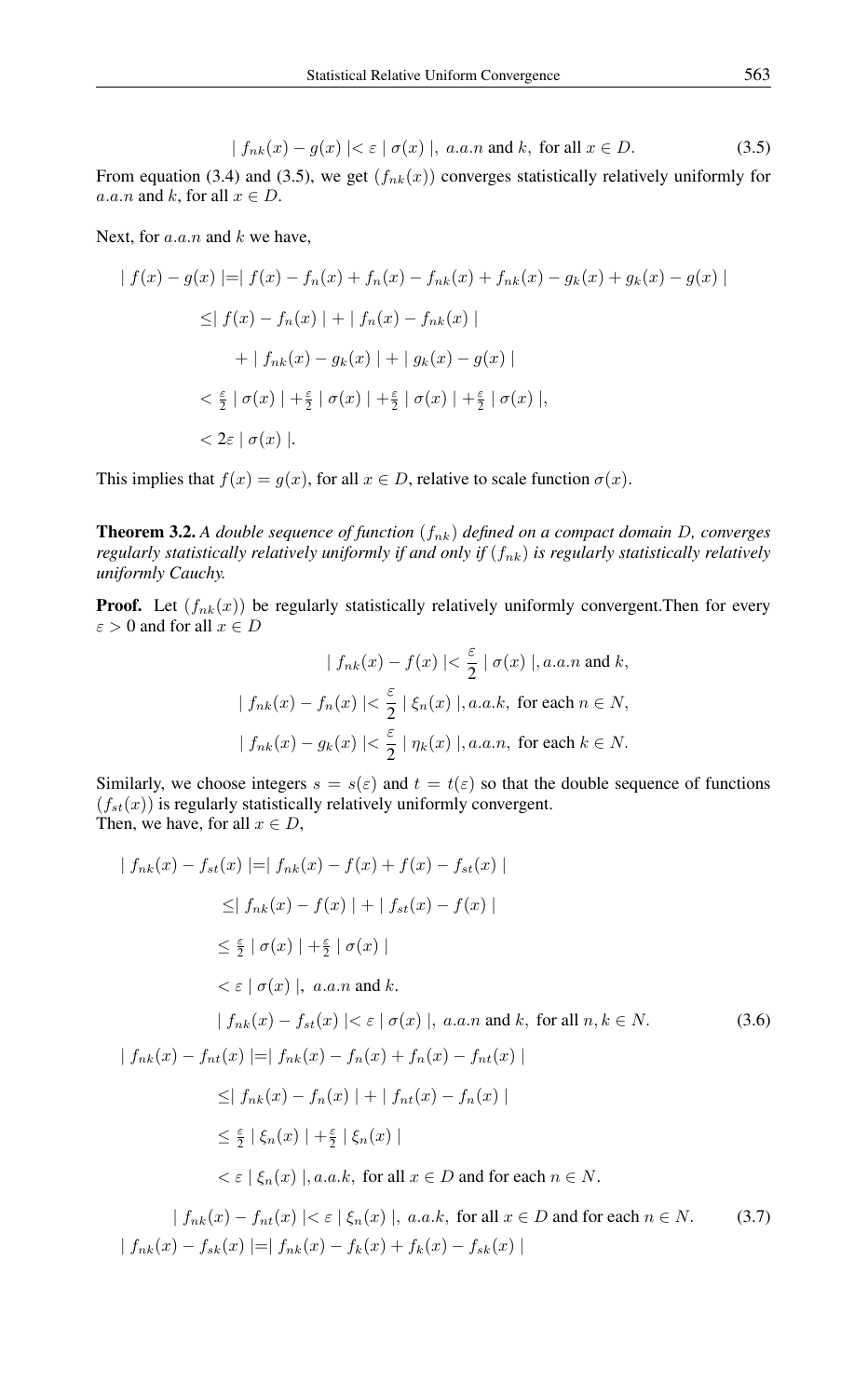$$
\leq | f_{nk}(x) - f_k(x) | + | f_{sk}(x) - f_k(x) |
$$

$$
\leq \frac{\varepsilon}{2} \mid \eta_k(x) \mid + \frac{\varepsilon}{2} \mid \eta_k(x) \mid
$$

 $\langle \varepsilon | \eta_k(x) |, a.a.n,$  for all  $x \in D$  and for each  $k \in N$ .

$$
|f_{nk}(x) - f_{sk}(x)| < \varepsilon \mid \eta_k(x) \mid, \ a.a.n, \text{ for all } x \in D \text{ and for each } k \in N. \tag{3.8}
$$

From Eq.(3.6), Eq.(3.7) and Eq.(3.8), we obtained that the double sequence of functions  $(f_{nk}(x))$ is regularly statistically relatively uniformly Cauchy.

Conversely, Let  $(f_{nk}(x))$  be regularly statistically relatively uniformly Cauchy. Then, for every  $\varepsilon > 0$ , there exist  $s = s(\varepsilon)$ ,  $t = t(\varepsilon)$  and scale functions  $\sigma(x)$ ,  $\xi_n(x)$ ,  $\eta_k(x)$ defined on D such that for all  $x \in D$ ,

(i) 
$$
| f_{nk}(x) - f_{st}(x) | \le \varepsilon | \sigma(x) |
$$
, *a.a.n* and *k*;

(ii) 
$$
| f_{nk}(x) - f_{nt}(x) | \le \varepsilon | \xi_n(x) |
$$
, *a.a.k* for each  $n \in N$ ;

(iii)  $| f_{nk}(x) - f_{sk}(x) | \leq \varepsilon | \eta_k(x) |$ , *a.a.n* for each  $k \in N$ . First condition has been shown in Theorem 3.1. We now show that conditions (ii) and (iii) hold true.

Let condition (ii) holds true.

i.e.,  $(f_{nk}(x))$  is statistically relatively uniformly Cauchy row-wise w.r.t. the scale function  $\xi_n(x)$ . Since the Cauchy condition holds, by Cauchy's general principle of convergence,  $(f_{nk}(x))$  converges statistically relatively point-wise to the function  $f_n$  defined over D, for every  $x \in D$  and for each  $n \in N$ .

Therefore,  $stat - \lim f_{nk}(x) = f_n$ , for each  $n \in N$ . Let  $\varepsilon > 0$  be given and for all  $x \in D$ , by condition (ii)

$$
| f_{nk}(x) - f_{nt}(x) | \le \varepsilon | \xi_n(x) |, a.a.k
$$
, for each  $n \in N$ .

Taking limit  $t \to \infty$  we get,

$$
|f_{nk}(x) - f_n(x)| \le \varepsilon | \xi_n(x) |, a.a.k, \text{ for each } n \in N.
$$

Similarly,

$$
|f_{nk}(x) - f_k(x)| \le \varepsilon | \eta_k(x) |, a.a.n, \text{ for each } k \in N.
$$

Hence,  $(f_{nk}(x))$  is regularly statistically relatively uniformly convergent.

**Theorem 3.3.** Let  $1 \leq r < \infty$ . If a double sequence of functions  $f = (f_{nk}(x))$  defined on a *compact subset* D is strongly double  $r$ - Cesáro summable to  $f(x)$ , then, it is statistically point*wise convergent to* f(x)*. If a bounded double sequence of function is statistically point-wise convergent to*  $f(x)$ *, then, it is strongly double r- Cesaro summable to*  $f(x)$ *.* 

**Proof.** Let the double sequence of functions  $(f_{nk}(x))$  be strongly double r- Cesaro summable to  $f(x)$ . Then, for every  $\varepsilon > 0$  and for each  $x \in D$ , we have,

$$
\frac{1}{pq} \sum_{n=1}^p \sum_{k=1}^q |f_{nk}(x) - f(x)|^r \ge \frac{1}{pq} | \{ (n,k) : n \le p; k \le | f_{nk}(x) - f(x) |^r \ge \varepsilon \} | \varepsilon^r.
$$

Taking limit as  $p, q \rightarrow \infty$ ,  $(f_{nk}(x))$  is statistically point-wise convergent to  $f(x)$ .

Conversely, Let  $(f_{nk}(x))$  be bounded and statistically point-wise convergent to  $f(x)$ . We know that  $||f||_{\infty} = \sup_{n,k \in N} |f_{nk}(x)| < \infty$ .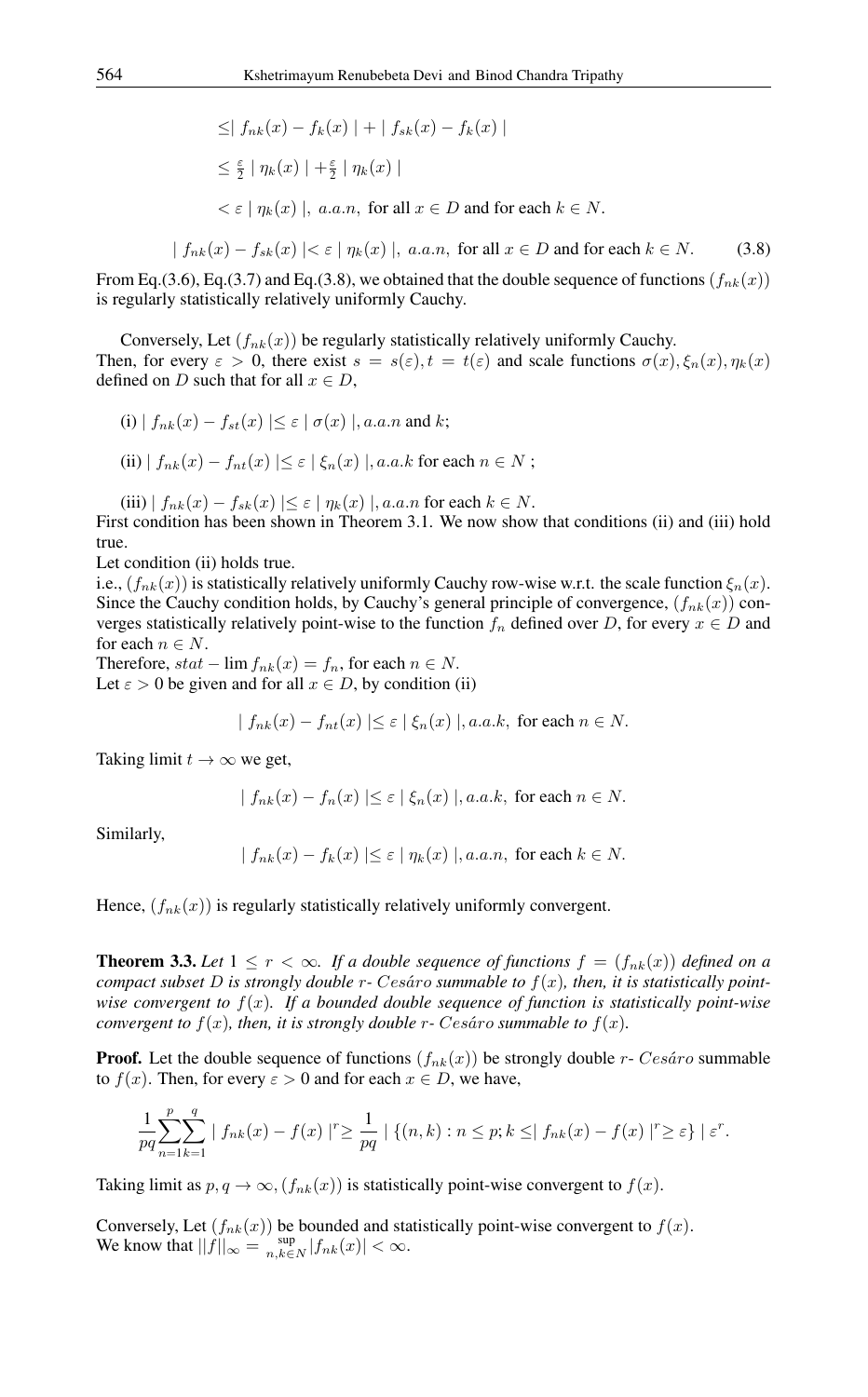Let  $K = ||f||_{\infty} + f(x)$ .

Then, for a given  $\varepsilon > 0$ , there exists  $p_o, q_o$  such that for each  $x \in D$ ,

$$
\frac{1}{pq} \left\{ n \le p; k \le q : | f_{nk}(x) - f(x) | \ge \left(\frac{\epsilon}{2}\right)^{\frac{1}{r}} \right\} < \frac{\epsilon}{2K^r}, \text{ for all } p > p_o \text{ and } q > q_o.
$$
  
Let  $f_{pq} = \left\{ (n, k) : n \le p; k \le q \text{ and } | f_{nk}(x) - f(x) | \ge \frac{\epsilon}{2} \right\}.$ 

We have, for all  $p \ge p_o$  and  $q \ge q_o$ ,

$$
\frac{1}{pq} \sum_{n=1}^{p} \sum_{k=1}^{q} | f_{nk}(x) - f(x) |^{r} =
$$
\n
$$
\frac{1}{pq} \left\{ \sum_{(n,k) \in f_{pq}} \left| f_{nk}(x) - f(x) \right|^{r} \right\} + \frac{1}{pq} \left\{ \sum_{\substack{(n,k) \in f_{pq} \\ n \le p_o; k \le q_o}} | f_{nk}(x) - f(x) |^{r} \right\}
$$

$$
\langle \frac{1}{pq} \left\{ pq, \frac{\varepsilon}{2K^r} . K^r + pq, \frac{\varepsilon}{2} \right\} < \varepsilon.
$$

This implies that  $\frac{1}{pq} \sum_{i=1}^{p}$  $n=1$  $\sum_{i=1}^{q}$  $\sum_{k=1}$  |  $f_{nk}(x) - f(x)$  |<sup>r</sup> <  $\varepsilon$ . Hence,  $(f_{nk}(x))$  is strongly double r- Cesáro summable to  $f(x)$ .

**Corollary 3.4.** Let  $1 \leq r < \infty$ . If a bounded double sequence of positive real functions is *relatively statistically uniform convergent to*  $f(x)$ *, then, it is strong double*  $r$ *-* Cesáro summable *to*  $f(x)$ *.* 

Corollary 3.5. *A bounded double sequence of functions which is statistically relatively uniformly convergent to a function*  $f(x)$ *, defined over* D *w.r.t.* a scale function  $\sigma(x)$  is Cesaro summable *to*  $f(x)$  *w.r.t. a scale function*  $\sigma(x)$  *but not conversely.* 

The converse is not true is shown in the following example.

**Example 3.1.** Let  $0 < a < 1$  be a real number and  $D = [a, 1]$ . Consider the sequence of real valued functions  $(f_{nk}(x)), f_{nk}: [a, 1] \to R$ , for all  $n, k \in N$ , defined on D by

$$
f_{nk}(x) = \begin{cases} x, & \text{for } n = \text{odd }, k \in N; \\ -x & \text{for } n = \text{even }, k \in N. \end{cases}
$$

 $(f_{nk}(x))$  is Cesaro summable to  $\frac{1}{2}$  w.r.t. the scale function  $\sigma(x)$  defined as following:

$$
\sigma(x) = \frac{1}{x}, \text{when } x \in [a, 1].
$$

But  $(f_{nk}(x))$  is not statistical uniform convergent relative to the scale function  $\sigma(x)$ .

We state and prove the decomposition theorem for statistically relative uniform convergence of double sequence of positive linear functions w.r.t. a scale function  $\sigma(x)$ .

#### Theorem 3.6. *The following statements are equivalent:*

*(i) The double sequence of linear functions*  $(f_{nk})$  *is statistically relatively uniformly convergent to*  $f(x)$ *.*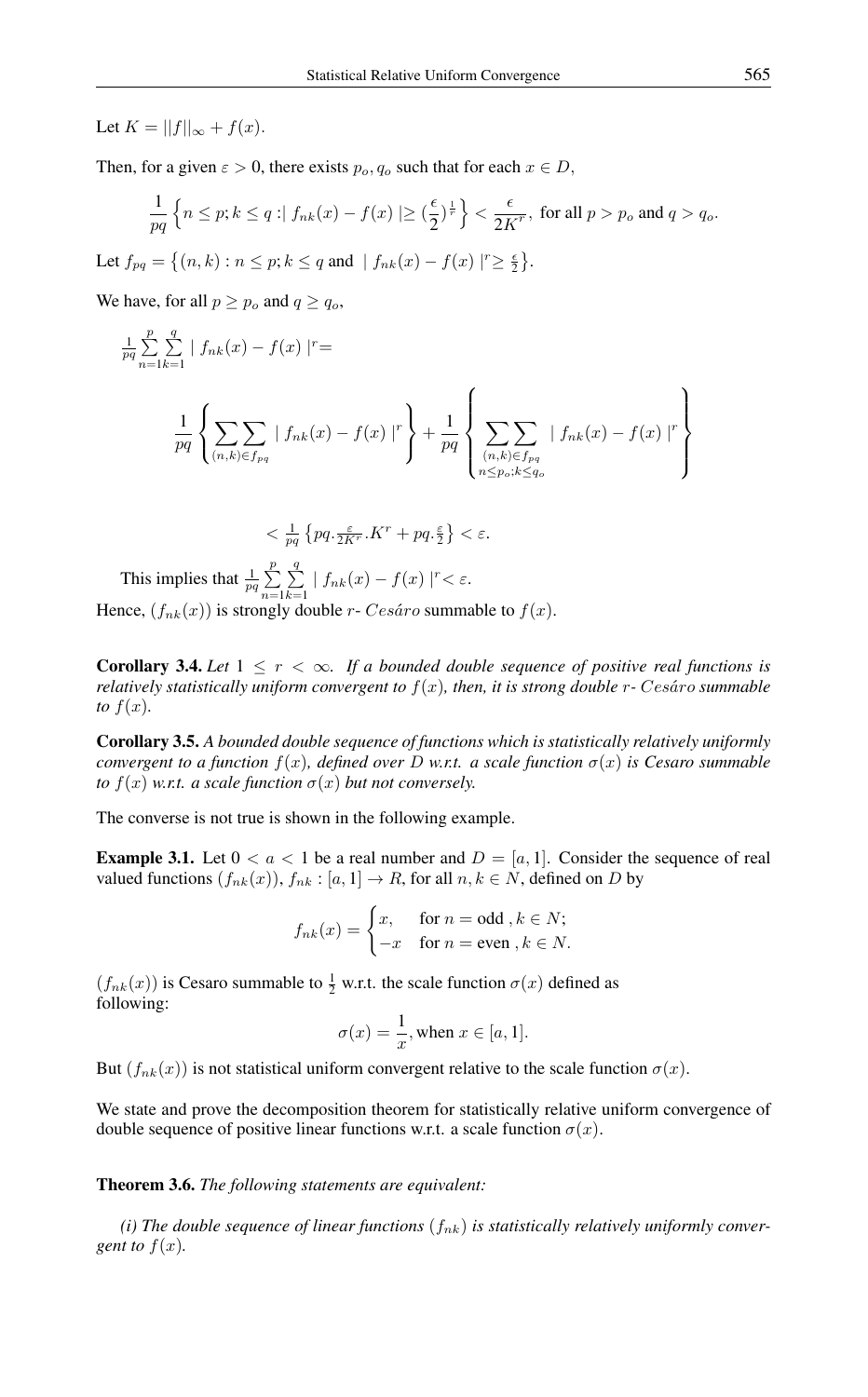*(ii) The double sequence of linear functions*  $(f_{nk})$  *is statistically relatively uniformly Cauchy.* 

*(iii) There exists a double sequence of linear functions*  $(q_{nk})$  *which is relatively uniformly convergent w.r.t the scale function*  $\sigma(x)$  *such that*  $(f_{nk}) \equiv (g_{nk})$ *, a.a.n and k for all*  $x \in D$ *.* 

**Proof.** The equivalence of (i) and (ii) is shown in Theorem 3.1.

Let the double sequence of linear functions  $(f_{nk}(x))$  be statistically relatively uniformly Cauchy w.r.t. scale function  $\sigma(x)$ .

We choose  $s_o, t_o$ , so that the interval  $I = [f_{s_o t_o}(x) - 1, f_{s_o t_o}(x) + 1]$  contains  $f_{nk}(x)$ , a.a.n and k w.r.t  $\sigma(x)$ , for all  $x \in D$ .

Next, we choose  $s_1, t_1$  so that the interval  $I' = [f_{s_1t_1}(x) - 1/2, f_{s_1t_1}(x) + 1/2]$  contains  $f_{nk}(x)$ , a.a.n and k w.r.t  $\sigma(x)$ , for all  $x \in D$ .

Let  $I_1 = I \bigcap I'$  contains  $f_{nk}(x)$ , a.a.n and k w.r.t  $\sigma(x)$ , for all  $x \in D$ .

It is clear from the above assumption that  $I_1$  is a closed interval of length less than or equal to 1 that contains  $f_{nk}(x)$ , a.a.n and k w.r.t  $\sigma(x)$ , for all  $x \in D$ .

Next, we choose  $s_2, t_2$  so that the interval  $I'' = [f_{s_2t_2}(x) - 1/4, f_{s_2t_2}(x) + 1/4]$  contains  $f_{nk}(x)$ , a.a.n and k w.r.t  $\sigma(x)$ , for all  $x \in D$ .

Let  $I_2 = I_1 \bigcap I''$  contains  $f_{nk}(x)$ , a.a.n and k w.r.t  $\sigma(x)$ , for all  $x \in D$ .

It is clear from the above assumption that  $I_2$  is a closed interval of length less than or equal to 1/2. By using induction hypothesis, we have a nest of closed intervals  $\{I_m\}_{m=1}^{\infty}$ , such that for all m,  $I_m \supseteq I_{m+1}$ , the length of  $I_m$  is less than or equal to  $2^{1-m}$  and  $I_m$  contains  $f_{nk}(x)$ , a.a.n and k w.r.t  $\sigma(x)$ , for all  $x \in D$ .

By nested interval theorem,  $\bigcap_{m=1}^{\infty} I_m$  will contain only one function say  $f(x)$  defined on D.

Since  $f_{nk}(x) \in I_m$ , a.a.n and k w.r.t  $\sigma(x)$ , for all  $x \in D$ , we choose increasing positive integer sequences  ${T_m}_{m=1}^{\infty}$  and  ${Q_m}_{m=1}^{\infty}$ , for all m such that

$$
\frac{1}{pq} \mid \{(n,k) \in N \times N : n \leq p; k \leq q \text{ and } f_{nk}(x) \notin I_m\} \mid < \frac{1}{m} \text{ if } p > T_m \text{ and } q > Q_m.
$$

Now, we define a double sequence of linear functions  $(g_{nk}(x)), g_{nk}(x) = f_{nk}(x)$  if  $n \leq T_1$  and  $k \leq Q_1$ .

Also for all  $(n, k)$  with  $T_j < n \leq T_{j+1}$  and  $Q_j < k \leq Q_{j+1}$ ,

let 
$$
g_{nk}(x) = \begin{cases} f_{nk}(x), & \text{if } |f_{nk}(x) - f(x)| < 1/m; \\ f(x), & \text{otherwise.} \end{cases}
$$

Let  $\varepsilon > 0$  be given and we choose j such that  $\varepsilon < \frac{1}{j}$ , w.r.t.  $\sigma(x)$ . Using the above construction we get, for  $n > T_i$  and  $k > Q_i$ ,

$$
|g_{nk}(x) - f(x)| < \varepsilon |\sigma(x)|, \text{ for all } x \in D.
$$

To show that  $g_{nk}(x) = f_{nk}(x)$ , a.a.n and k w.r.t.  $\sigma(x)$ , we assume that  $T_j < n \leq T_{j+1}$  or  $Q_j < k \leq Q_{j+1}$ . We have,

$$
\frac{1}{pq} | \{ (n,k), n \le p; k \le q : f_{nk}(x) \ne g_{nk}(x) \} | \subseteq
$$
  

$$
\frac{1}{pq} | \{ (n,k), n \le p; k \le q : f_{nk}(x) \notin I_j \} |.
$$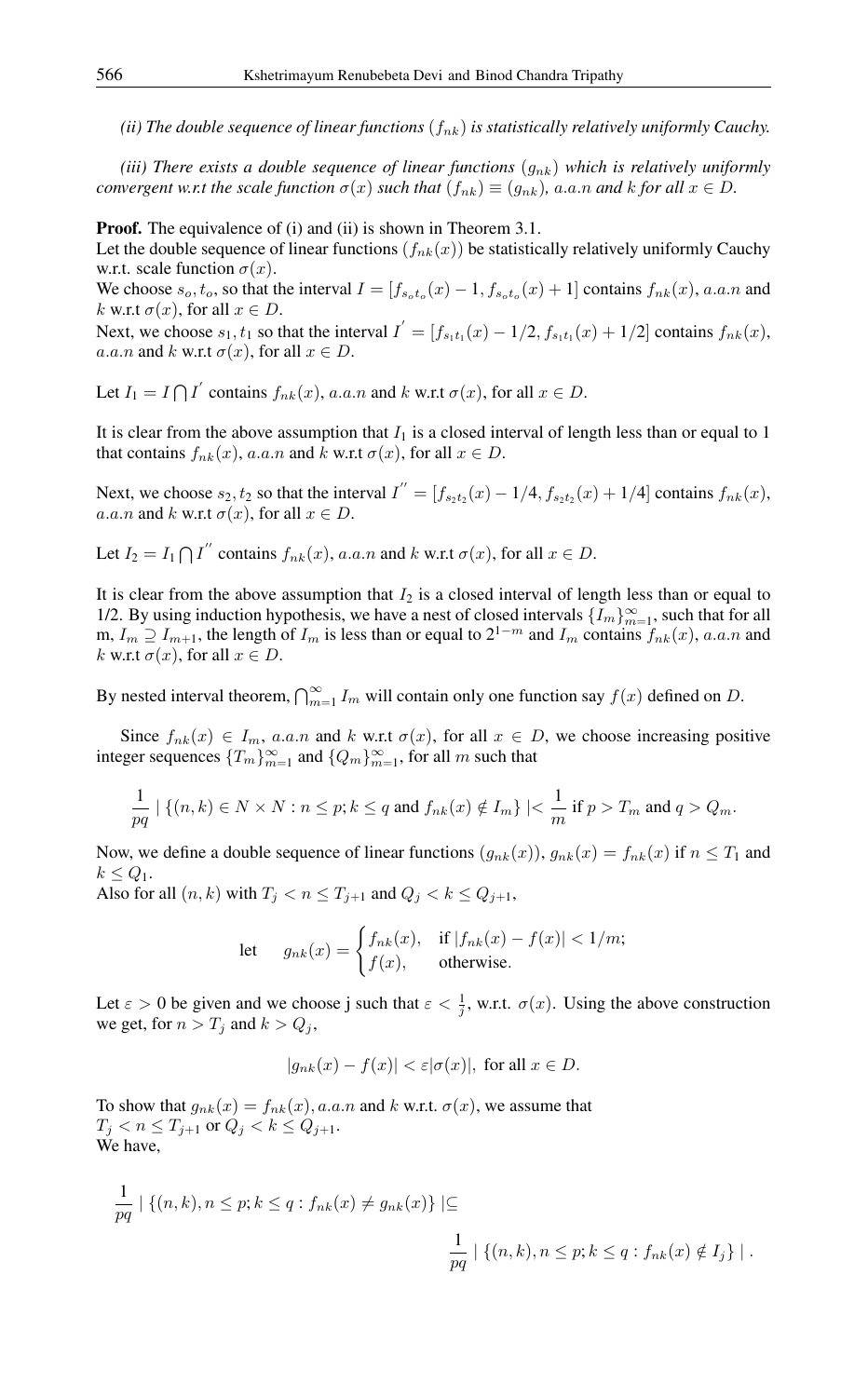$$
\frac{1}{pq} \mid \{(n,k), n \le p; k \le q : f_{nk}(x) \ne g_{nk}(x)\} \mid \le \frac{1}{pq} \mid \{(n,k), n \le p; k \le q : f_{nk}(x) \notin I_j\} \mid \le \frac{1}{j}
$$

Taking limit as  $p, q \rightarrow \infty$ , in the above expression we get,

 $f_{nk}(x) \equiv g_{nk}(x)$ , a.a.n and k.

Hence, (ii) implies (iii).

Now, we have to show that  $(iii) \Rightarrow (i)$ .

Assume that condition (iii) holds, so  $f_{nk}(x) \equiv g_{nk}(x)$ , a.a.n and and k and  $(g_{nk}(x))$  converges relatively uniformly.

Let  $\varepsilon > 0$  be given. Then,

 $\Rightarrow$ 

$$
\frac{1}{pq} \{(n,k) : n < p; k < q : | f_{nk}(x) - f(x) | \le \varepsilon \mid \sigma(x) | \}
$$
\n
$$
\subseteq \frac{1}{pq} \{(n,k) : n < p; k < q : f_{nk}(x) \ne g_{nk}(x) \} +
$$
\n
$$
\frac{1}{pq} \{(n,k) : |g_{nk}(x) - f(x)| \ge \varepsilon | \sigma(x) | \}.
$$
\n
$$
\Rightarrow \frac{1}{pq} | \{(n,k) : n < p; k < q : | f_{nk}(x) - f(x) | \ge \varepsilon \mid \sigma(x) | \} |
$$
\n
$$
\le \frac{1}{pq} | \{(n,k) : n < p; k < q : f_{nk}(x) \ne g_{nk}(x) \} | +
$$
\n
$$
\frac{1}{pq} | \{(n,k) : |g_{nk}(x) - f(x) | \ge \varepsilon | \sigma(x) | \} |.
$$
\n
$$
\lim_{p,q \to \infty} \frac{1}{pq} | \{(n,k) : n < p; k < q : | f_{nk}(x) - f(x) | \ge \varepsilon | \sigma(x) | \} | = 0.
$$

 $\Rightarrow$   $(f_{nk})$  is statistically relatively uniformly convergent w.r.t. the scale function  $\sigma(x)$ . Hence, (iii) implies (i) is proved.

We state the following results without proof, these can be easily established.

Result 3.1. The sum, subtraction and product of the statistically uniformly convergence of double sequence of linear functions w.r.t. the same scale function is a statistically uniformly convergence of double sequence of linear functions.

Result 3.2. The sum, subtraction and product of the statistically uniformly Cauchy double sequence of linear functions w.r.t. the same scale function is a statistically uniformly Cauchy of double sequence of linear functions.

**Result 3.3.** Let two double sequences of functions  $(f_{nk})$  and  $(h_{nk})$  converge statistically uniformly to function  $f(x)$  w.r.t. scale function  $\sigma(x)$  and we have  $f_{nk}(x) \leq g_{nk}(x) \leq h_{nk}(x)$ , then, the double sequence  $(g_{nk})$  also converges statistically uniformly to function  $f(x)$  w.r.t. the scale function  $\sigma(x)$ .

Theorem 3.7. *A statistical regular relative bounded double sequence of functions on compact domain* D of real numbers converge statistically regularly relatively uniformly iff  $M_{nk}$ ,  $M_n$ ,  $M_k$ *are statistically null w.r.t. scale functions*  $\sigma(x)$ ,  $\xi_n(x)$ ,  $\eta_k(x)$  *respectively, where* 

$$
M_{nk} = \frac{\sup}{x \in D} |f_{nk}(x) - f(x)|;
$$
  
\n
$$
M_n = \frac{\sup}{x \in D} |f_{nk}(x) - f_n(x)|;
$$
  
\nand 
$$
M_k = \frac{\sup}{x \in D} |f_{nk}(x) - f_k(x)|.
$$

.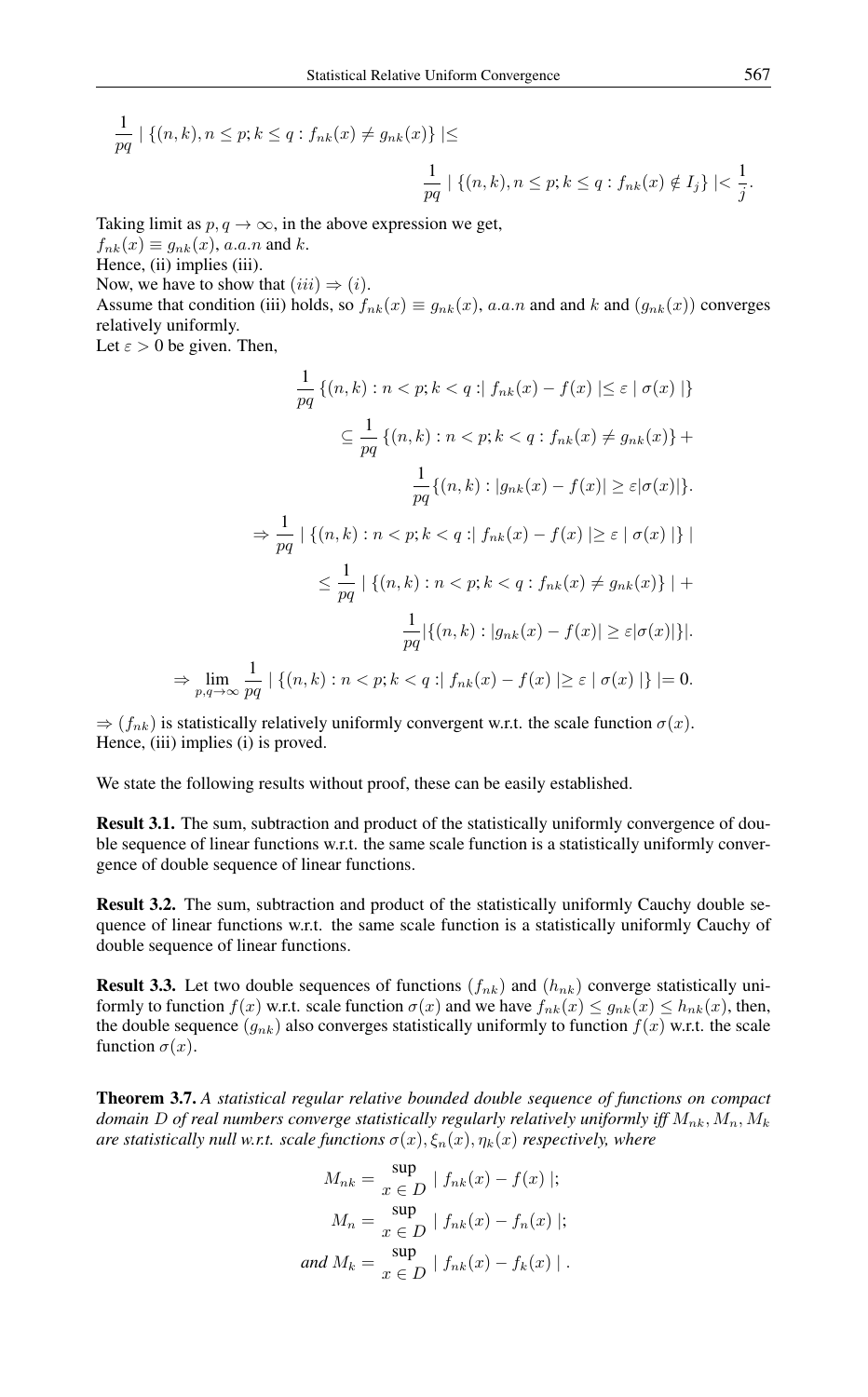**Proof.** Let  $M_{nk}$ ,  $M_n$ ,  $M_k$  are statistically null relative to scale functions  $\sigma(x)$ ,  $\xi_n(x), \eta_k(x)$  respectively.<br>Then, for a given  $\varepsilon > 0$  then Then are  $m$  a such that for  $n \le n$  and  $k \le a$  and for all  $x \in D$ ,

Then, for a given 
$$
\varepsilon > 0
$$
, there exist integers p, q such that for  $n \leq p$  and  $\kappa \leq q$  and for all  $x \in D$ 

$$
\lim_{p, q \to \infty} \frac{1}{pq} \mid \{n \le p; k \le q : |M_{nk}| \ge \varepsilon \mid \sigma(x) \mid\} \mid = 0;
$$
\n
$$
\lim_{q \to \infty} \frac{1}{q} \mid \{k \le q; \text{ for each } n \in N : |M_n| \ge \varepsilon \mid \xi_n(x) \mid\} \mid = 0;
$$
\n
$$
\lim_{p \to \infty} \frac{1}{p} \mid \{n \le p; \text{ for each } k \in N : |M_k| \ge \varepsilon \mid \eta_k(x) \mid\} \mid = 0.
$$

i.e.,

$$
\lim_{p, q \to \infty} \frac{1}{pq} \mid \{n \le p; k \le q : \sup_{x \in D} |f_{nk}(x) - f(x)| \ge \varepsilon \mid \sigma(x) | \} \mid = 0;
$$
\n
$$
\lim_{q \to \infty} \frac{1}{q} \mid \{k \le q; \text{ for each } n \in N : \sup_{x \in D} |f_{nk}(x) - f_n(x)| \ge \varepsilon \mid \xi_n(x) | \} \mid = 0;
$$
\n
$$
\lim_{p \to \infty} \frac{1}{p} \mid \{n \le p; \text{ for each } k \in N : \sup_{x \in D} |f_{nk}(x) - f_k(x)| \ge \varepsilon \mid \eta_k(x) | \} \mid = 0.
$$

For every  $\varepsilon > 0$ , and for all  $x \in D$ ,

$$
\lim_{p, q \to \infty} \frac{1}{pq} \mid \{n \le p; k \le q : |f_{nk}(x) - f(x)| \ge \varepsilon \mid \sigma(x) \mid\} \mid = 0;
$$
\n
$$
\lim_{q \to \infty} \frac{1}{q} \mid \{k \le q; \text{ for each } n \in N : |f_{nk}(x) - f_n(x)| \ge \varepsilon \mid \xi_n(x) \mid\} \mid = 0;
$$
\n
$$
\lim_{p \to \infty} \frac{1}{p} \mid \{n \le p; \text{ for each } k \in N : |f_{nk}(x) - f_k(x)| \ge \varepsilon \mid \eta_k(x) \mid\} \mid = 0.
$$

From the above expressions we obtain that  $(f_{nk}(x))$  converges statistically regularly relatively uniformly to  $f(x)$  w.r.t. scale functions  $\sigma(x)$ ,  $\zeta_n(x)$ ,  $\eta_k(x)$ .

Conversely, Let us assume that  $M_{nk}$ ,  $M_n$ ,  $M_k$  exist for  $n, k \in N$ . We have to prove that,  $M_{nk}$ ,  $M_n$ ,  $M_k$  converge statistically null relatively uniformly. Since  $(f_{nk}(x))$  converges statistically regularly relatively uniformly, we have for every  $\varepsilon > 0$ and for all  $x \in D$ ,

$$
\lim_{p,q \to \infty} \frac{1}{pq} \mid \{n \le p; k \le q : |f_{nk}(x) - f(x)| \ge \varepsilon \mid \sigma(x) \mid\} \mid = 0;
$$
\n
$$
\lim_{q \to \infty} \frac{1}{q} \mid \{k \le q; \text{ for each } n \in N : |f_{nk}(x) - f_n(x)| \ge \varepsilon \mid \xi_n(x) \mid\} \mid = 0;
$$
\n
$$
\lim_{p \to \infty} \frac{1}{p} \mid \{n \le p; \text{ for each } k \in N : |f_{nk}(x) - f_k(x)| \ge \varepsilon \mid \eta_k(x) \mid\} \mid = 0.
$$

We can write, for every  $\varepsilon > 0$  and for all  $x \in D$ ,

$$
\lim_{p,q \to \infty} \frac{1}{pq} \mid \{n \le p; k \le q : \sup_{x \in D} |f_{nk}(x) - f(x)| \ge \varepsilon \mid \sigma(x) | \} \mid = 0;
$$
\n
$$
\lim_{q \to \infty} \frac{1}{q} \mid \{k \le q; \text{ for each } n \in N : \sup_{x \in D} |f_{nk}(x) - f_n(x)| \ge \varepsilon \mid \xi_n(x) | \} \mid = 0; \quad (3.9)
$$
\n
$$
\lim_{p \to \infty} \frac{1}{p} \mid \{n \le p; \text{ for each } k \in N : \sup_{x \in D} |f_{nk}(x) - f_k(x)| \ge \varepsilon \mid \eta_k(x) | \} \mid = 0.
$$

From equation (3.9), we see that  $M_{nk}$ ,  $M_n$  and  $M_k$  converge statistically null relatively uniformly.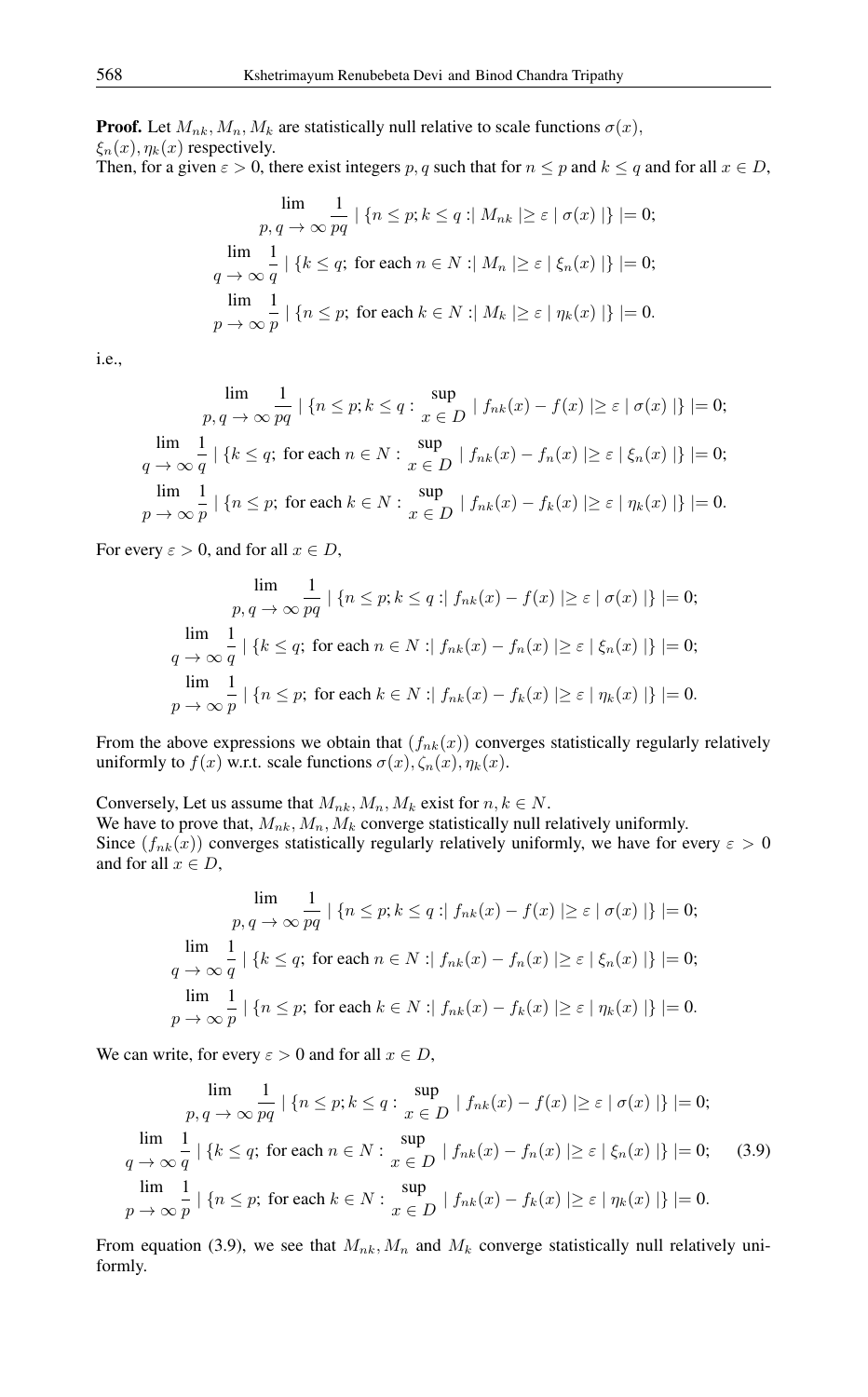#### <span id="page-11-0"></span>References

- <span id="page-11-7"></span>[1] M. Basarir and O. Sonalcan, On some double sequence spaces, *J. India Acad. Math.* 21(2), 193-200 (1999).
- <span id="page-11-18"></span>[2] C. Belen, S. A. Mohiuddine, Generalized weighted statistical convergence and application, *Appl. Math. Comput.* 219(18), 9821-9826 (2013).
- <span id="page-11-4"></span>[3] T. J. IA. Bromwich, *An Introduction to the theory of Infinite Series*, Macmillan, (1965).
- <span id="page-11-20"></span>[4] E. W. Chittenden, Relatively uniform convergence of sequences of functions, *Trans. Amer. Math. Soc.* 15, 197-201 (1914).
- <span id="page-11-21"></span>[5] E. W. Chittenden, On the limit functions of sequences of continuous functions converging relatively uniformly, *Trans. Amer. Math. Soc.* 20, 179-184 (1919).
- <span id="page-11-22"></span>[6] E. W. Chittenden, Relatively uniform convergence and classification of functions, *Trans. Amer. Math. Soc.* 23, 1-15 (1922).
- <span id="page-11-23"></span>[7] K. Demirci and S. Orhan, Statistically relatively uniform convergence of positive linear operators, *Results Math.* 69, 359-367 (2016).
- <span id="page-11-24"></span>[8] K. R. Devi and B. C. Tripathy, Relative uniform convergence of difference double sequence of positive linear functions, *Ric. di Mat.* https://doi.org/10.1007/s11587-021-00613-0 (2021) (published online).
- <span id="page-11-2"></span>[9] K. R. Devi and B. C. Tripathy, Relative uniform convergence of difference sequence of positive linear functions, *Trans. A. Razmadze Math. Inst.* (accepted)
- <span id="page-11-10"></span>[10] H. Fast, Sur la convergence statistique, *Colloq. Math.* 2, 241-244 (1951).
- <span id="page-11-12"></span>[11] J. A. Fridy, On statistical convergence, *Analysis* 5, 301-313 (1985).
- <span id="page-11-13"></span>[12] A. Gokhan, M. Gungor and M. Et., Statistical convergence of double sequences of real valued functions, *Internat. Math. Forum* 2, 365-374 (2007).
- <span id="page-11-5"></span>[13] G. H. Hardy, On the convergence of certain multiple series, *Proc. Cambridge Phil. Soc.* 19 , 86-95 (1917).
- <span id="page-11-19"></span>[14] B. Hazarika, A. Alotaibi, S. A. Mohiuddine, Statistical convergence in measure for double sequences of fuzzy-valued functions, *Soft Comput.* 24(9), 6613-6622 (2020).
- <span id="page-11-17"></span>[15] U. Kadak, S. A. Mohiuddine, Generalized statistically almost convergence based on the difference operator which includes the (p,q)-gamma function and related approximation theorems, *Results Math.* 73:9 (2018) 1422-6383/18/010001-31.
- <span id="page-11-25"></span>[16] S. A. Mohiuddine, B. Hazarika, M. A. Alghamdi, Ideal relatively uniform convergence with Korovkin and Voronoskaya type approximation theorems, *Filomat* 33(14), 4549-4560 (2019).
- <span id="page-11-16"></span>[17] S. A. Mohiuddine, B. A. S. Alamri, Generalization of equi-statistical convergence via weighted lacunary sequence with associated Korovkin and Voronovskaya type approximation theorems, *Rev. R. Acad. Cienc. Exactas Fís. Nat. Ser. A Math.* 113(3), 1955-1973 (2019).
- <span id="page-11-6"></span>[18] F. Moricz, Tauberian theorems for Cesáro summable double sequences, *Studia. Math.* 110, 83-96 (1994).
- <span id="page-11-3"></span>[19] A. Pringsheim, Zur Ttheorie der zweifach unendlichen Zahlenfolgen, *Math. Ann.* 53, 289-321 (1900).
- <span id="page-11-26"></span>[20] P. O. Sahin and F. Dirik, Statistical relative uniform convergence of double sequences of positive linear operators, *Appl. Math. E-notes* 17, 207-220 (2017).
- <span id="page-11-11"></span>[21] I. J. Schoenberg, The integrability of certain functions and related summability methods, *Amer. Math. Monthly* 66, 361-375 (1959).
- <span id="page-11-9"></span>[22] S. Yurdal and D. Erdinc, On convergence of double sequences of functions, *Electron. J. Math. Anal. Appl.* 2(2), 67-72 (2014).
- <span id="page-11-14"></span>[23] B. C. Tripathy, Statistically convergent double sequences, *Tamkang J. Math.* 34(3), 231-237 (2003).
- <span id="page-11-15"></span>[24] B. C. Tripathy and B. Sarma, Statistically convergent difference double sequence spaces, *Acta Math. Sin. Engl. Ser.* 24(5), 737-742 (2008).
- <span id="page-11-8"></span>[25] B. C. Tripathy and B. Sarma, Vector valued paranormed statistically convergent double sequence spaces, *Math. Slovaca* 57(2), 179-188 (2007).
- <span id="page-11-1"></span>[26] T. Yaying, B. Hazarika, S. A. Mohiuddine, M. Mursaleen and K. J. Ansari, Sequence spaces derived by the triple band generalized fibonacci difference operator, *Adv. Difference Equ.* 2020:639 (2020) https://doi.org/10.1186/s13662-020-03099-6.